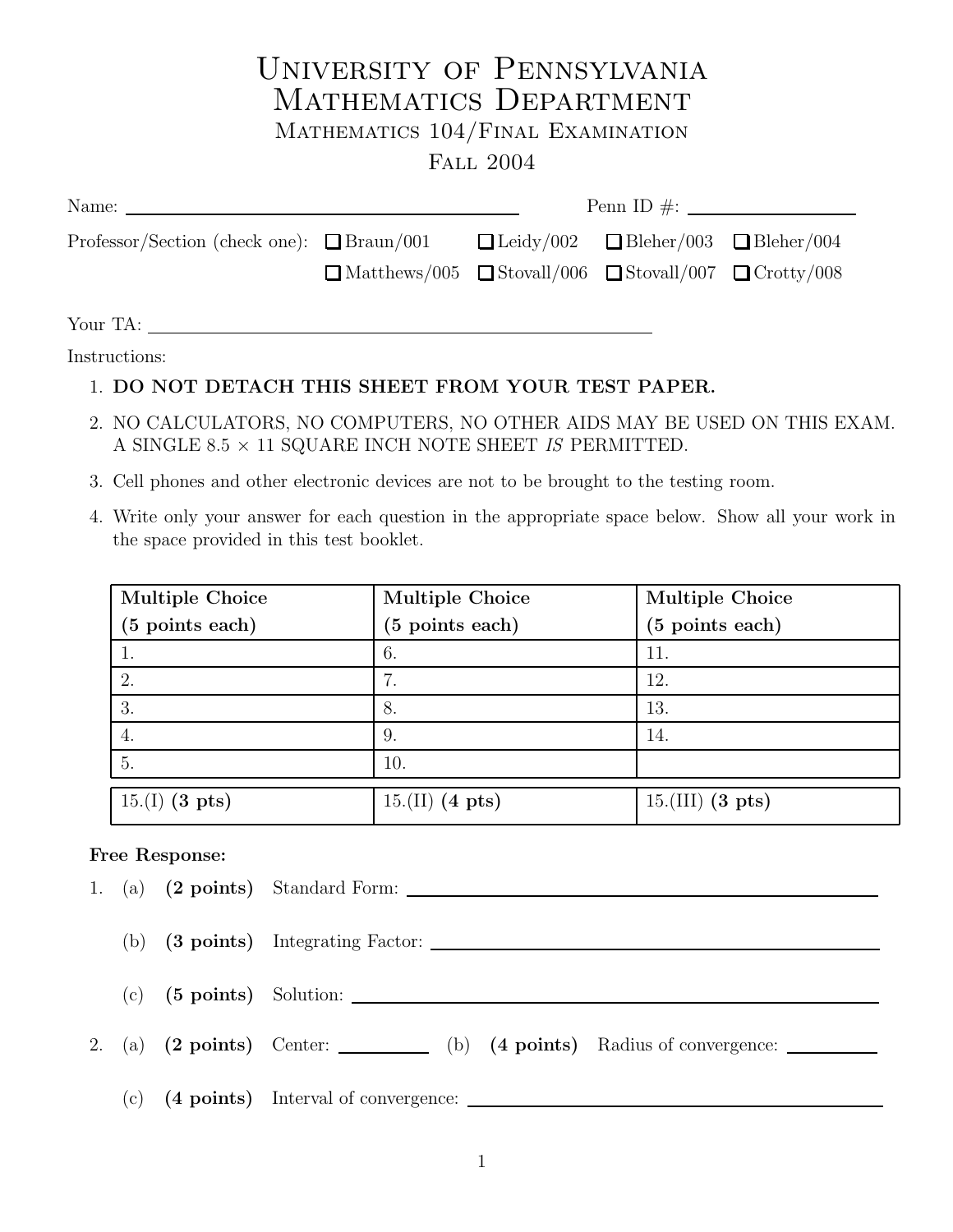#### Part 1: Multiple Choice

Work each problem in the space provided. Write the letter corresponding to your answer on your answer sheet. For the multiple choice questions, no partial credit will be given.

1. Evaluate 
$$
\int_1^e x^2 \ln x \, dx
$$
.  
\na) 0 \nb) 1 \nc)  $\ln 2 - 1$  \nd)  $\frac{2}{9}e^3 + \frac{1}{9}$  \ne)  $\frac{2}{9}e^2 + \frac{1}{3}$  \nf)  $\frac{1}{3}e^3 - 1$ 

- 2. Find the volume of the solid obtained by revolving the region below  $y =$  $sin(x)$  $\boldsymbol{x}$ and above the x-axis from  $x = \pi/2$  to  $x = \pi$  about the y-axis.
	- a) 0 b)  $\pi/3$  c)  $\pi/2$  d)  $\pi$  e)  $3\pi/2$  f)  $2\pi$

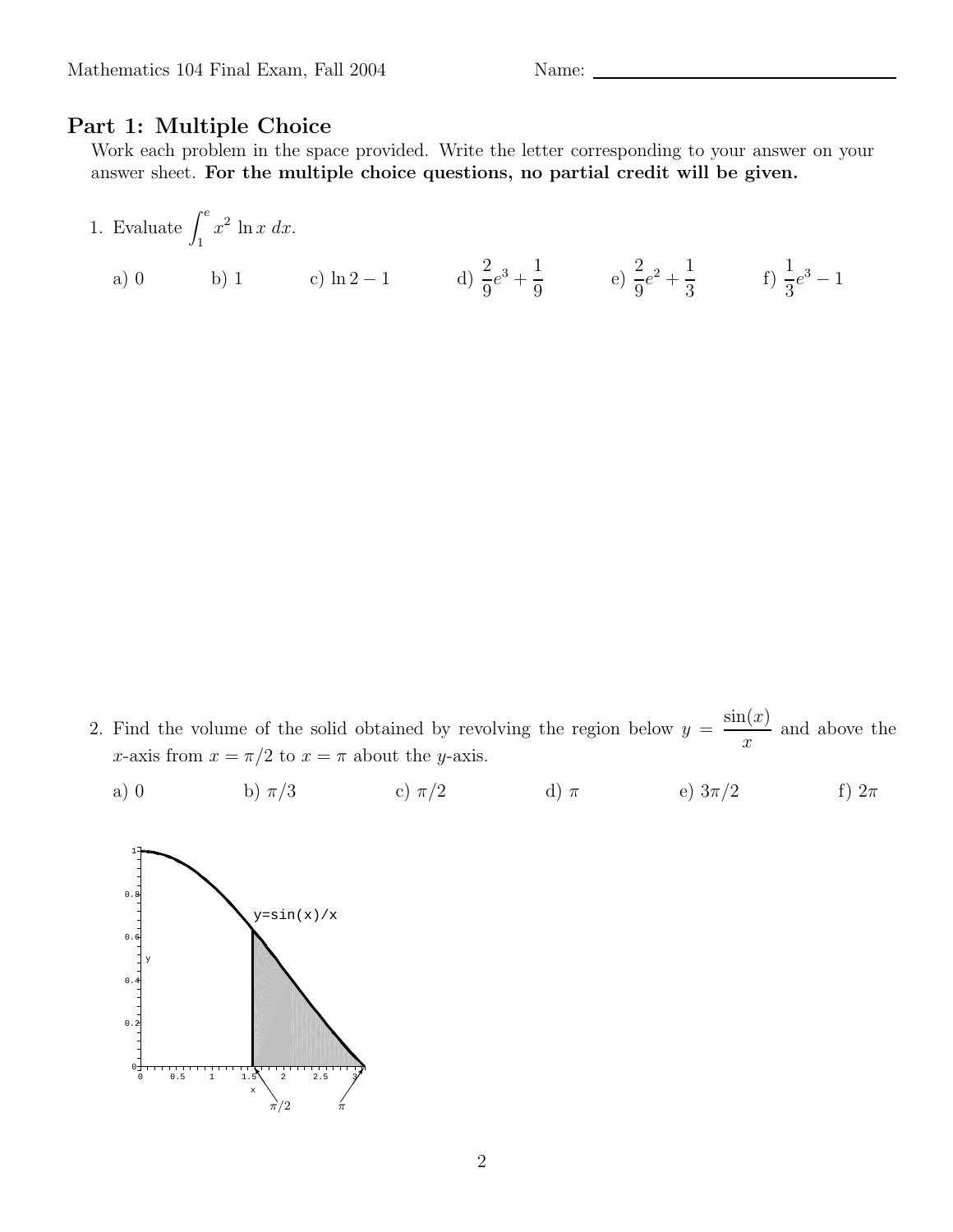- 3. Find the length of the curve  $y = \sqrt{1 x^2}$  from  $x = 0$  to  $x = 1/2$ .
	- a) 1 b)  $\sqrt{3}/2$  c)  $\sqrt{2}-1$  d)  $\pi/6$  e)  $\pi/3$  f)  $\pi/2$

4. If  $y(x)$  satisfies the differential equation dy  $\frac{dy}{dx} = e^{2x-y}$  and  $y(0) = 1$ , then  $y(1/2)$  is

a) 
$$
\ln\left(\frac{3}{2}e - \frac{1}{2}\right)
$$
 b)  $1 - \frac{1}{\ln 2}$  c)  $\frac{1}{2}(e + 1)$  d) e e e) 2 f) 0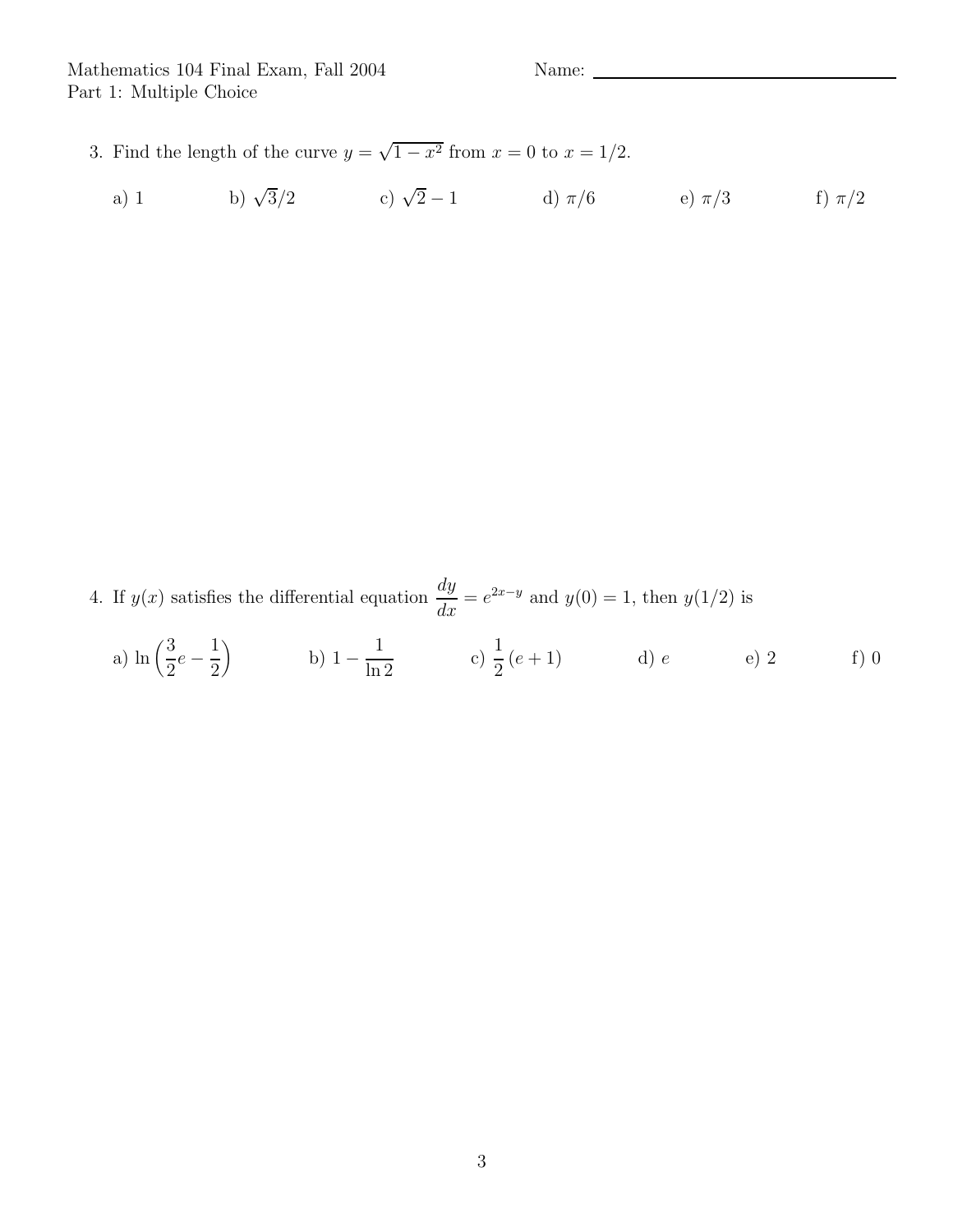5. Evaluate 
$$
\int_2^3 \frac{1}{x^2(x-1)} dx
$$
.  
a) 1 b)  $\frac{9}{4}$  c) ln 3 d) 4 ln 2 - 1 e) 4 ln 2 - 3 ln 3 f) 2 ln 2 - ln 3 -  $\frac{1}{6}$ 

6. If 
$$
f(x) = x^{\cos x}
$$
, then  $f'(\pi/2)$  is

a) 1 b) 0 c) 
$$
-\ln(\pi/2)
$$
 d)  $\frac{\pi}{2} \ln 2$  e)  $-e^{\pi/2}$  f) undefined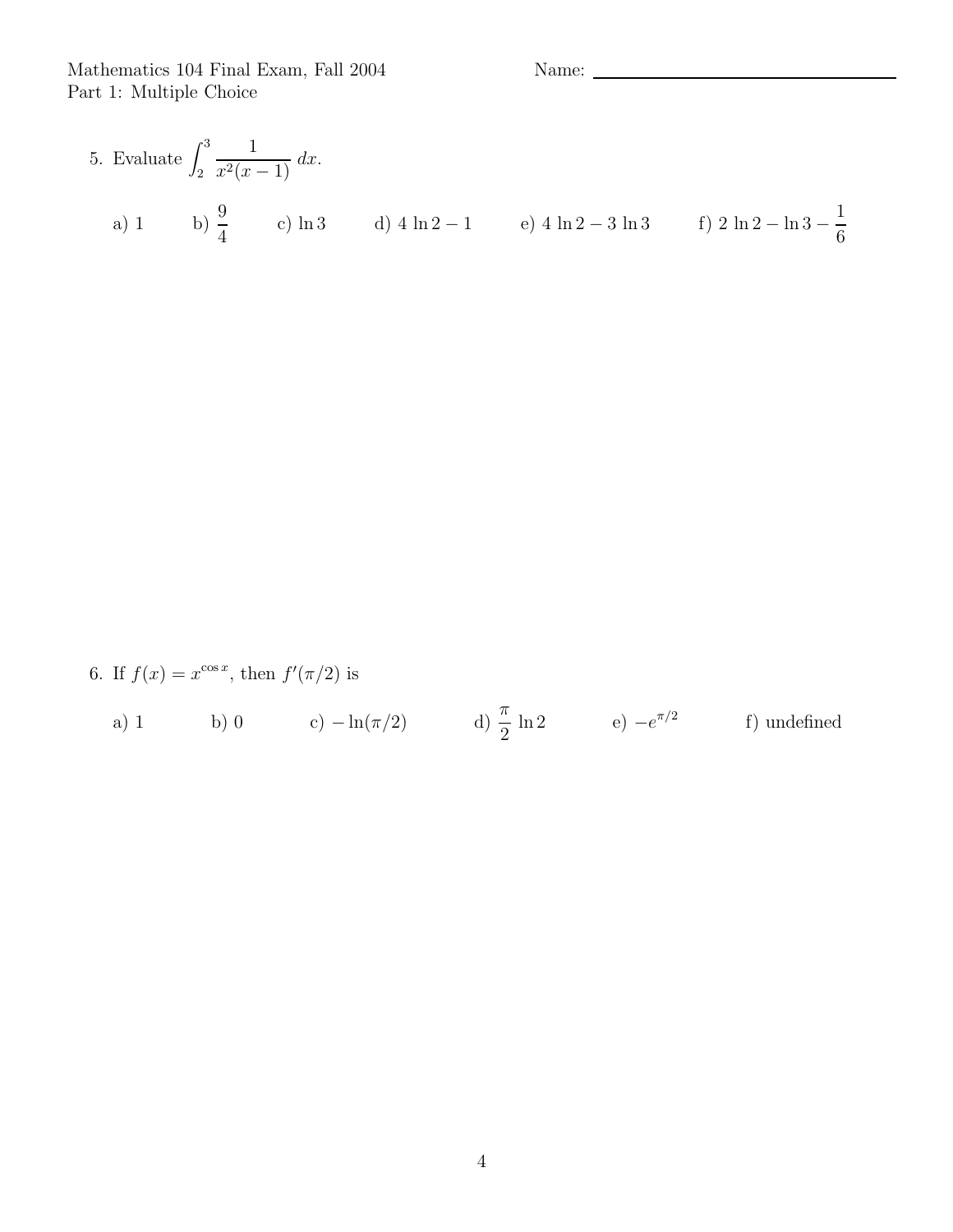7. Evaluate 
$$
\int_0^2 \frac{1}{(x-1)^2} dx
$$
.  
\na) -2 b) 2 c)  $-\frac{3}{5}$  d)  $\frac{3}{5}$  e) 0 f) divergent

8. Evaluate 
$$
\int_0^4 \frac{dx}{(9+x^2)^{3/2}}
$$
.  
\na) 1\nb)  $\frac{4}{45}$ \nc)  $\frac{1}{11}$ \nd)  $\frac{3}{10}$ \ne) ln 2\nf)  $3 \ln 5 - 1$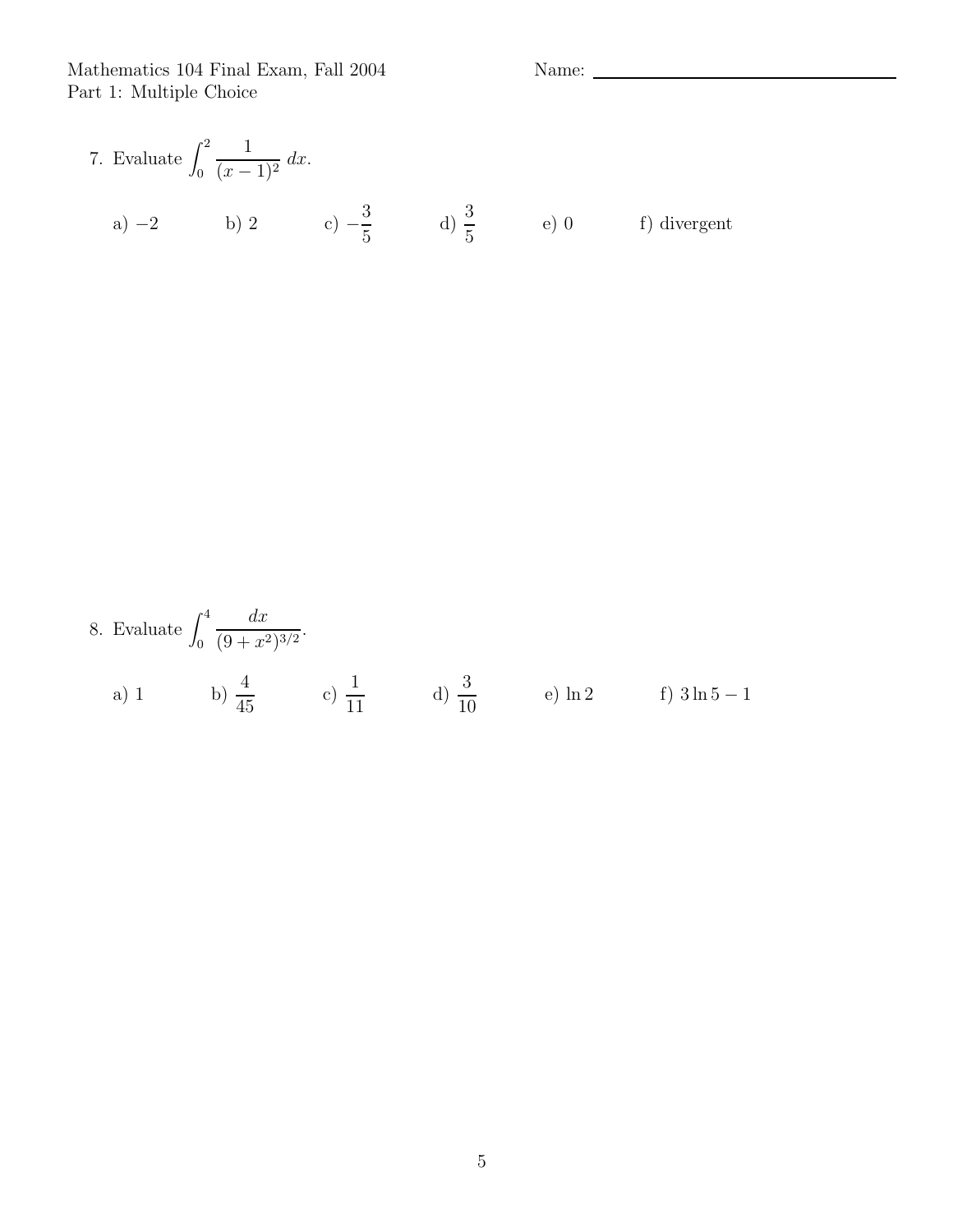9. The limit of the sequence 
$$
\{a_n\} = \left\{\frac{n \ln n}{n^2 + 5}\right\}
$$
 is

a) 0 b)  $\frac{2}{5}$ 5 c)  $\frac{1}{2}$  $\frac{1}{2}$  d) 1 e) ln 2 f)  $\{a_n\}$  is divergent

10. Determine the convergence behavior of the following two alternating series:

(I) 
$$
\sum_{n=1}^{\infty} \frac{(-1)^n}{n \ln n}
$$
 (II)  $\sum_{n=0}^{\infty} \frac{(-1)^n 3^n}{4^{n+1}}$ 

- a) (I) converges absolutely,  $(II)$  converges conditionally b)  $(I)$ ,  $(II)$  converge absolutely
- c) (I) converges conditionally, (II) converges absolutely d) (I), (II) converge conditionally
- e) (I) diverges, (II) converges conditionally f) (I) diverges, (II) converges absolutely
- 
- -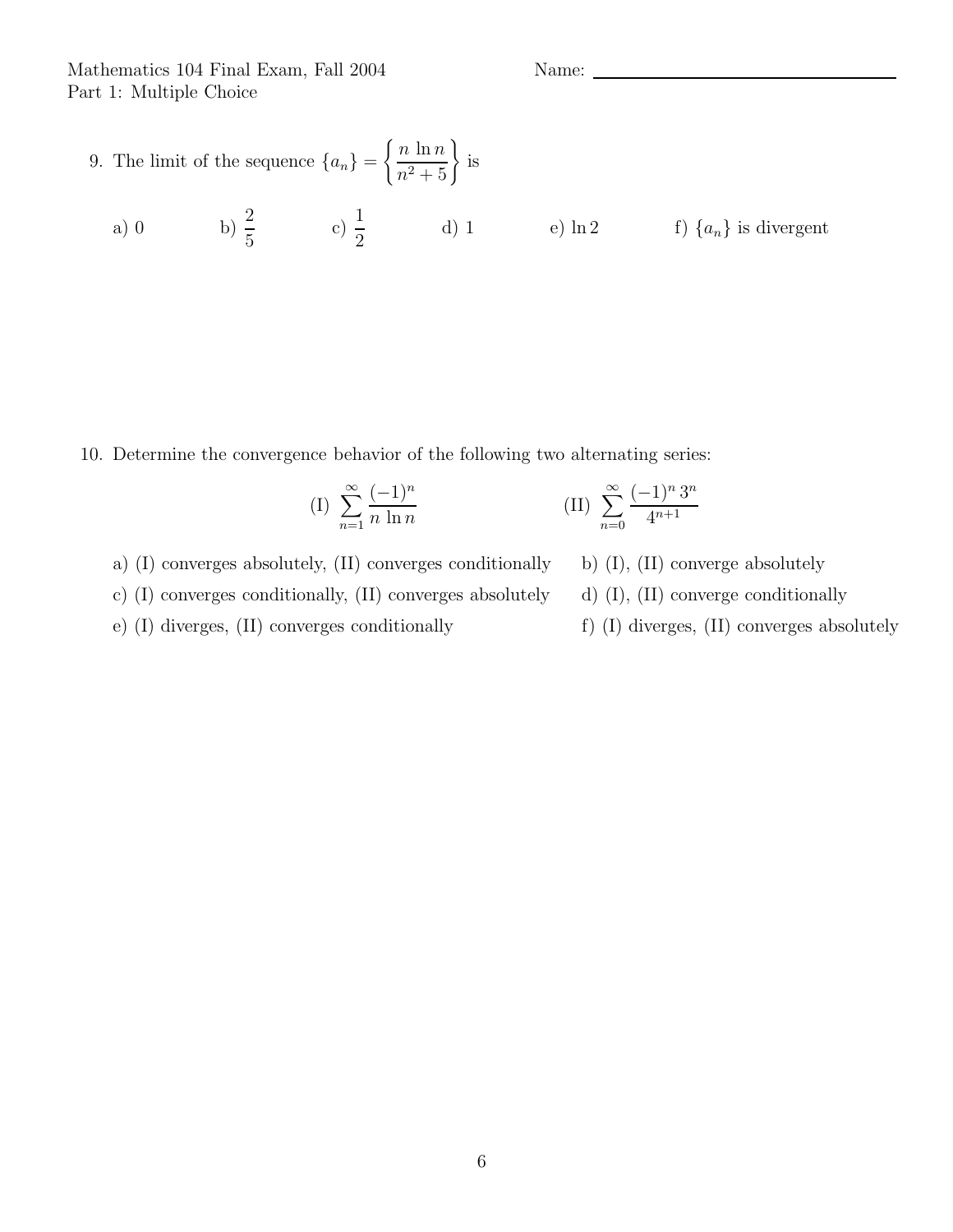Mathematics 104 Final Exam, Fall 2004 Name: Name: Name: Name: Name: Name: Name: Name: Name: Name: Name: Name: Name: Name: Name: Name: Name: Name: Name: Name: Name: Name: Name: Name: Name: Name: Name: Name: Name: Name: Name Part 1: Multiple Choice

11. The series 
$$
\sum_{n=1}^{\infty} \frac{n + \sqrt{n}}{n^2 + 7}
$$
  
\na) converges by comparison to 
$$
\sum_{n=1}^{\infty} \frac{1}{n}
$$
  
\nb) diverges by comparison to 
$$
\sum_{n=1}^{\infty} \frac{1}{n^2}
$$
  
\nc) converges by comparison to 
$$
\sum_{n=1}^{\infty} \frac{1}{n^2}
$$
  
\ne) converges by the *n*<sup>th</sup> root test  
\nf) diverges by the *n*<sup>th</sup> root test

12. In the Taylor series generated by  $f(x) = x^{1/3}$  and centered at  $a = 1$ , the coefficient of  $(x - 1)^2$  is

a) 
$$
-\frac{1}{9}
$$
 b)  $\frac{1}{9}$  c)  $-\frac{2}{9}$  d)  $\frac{2}{9}$  e)  $-\frac{1}{3}$  f)  $\frac{1}{3}$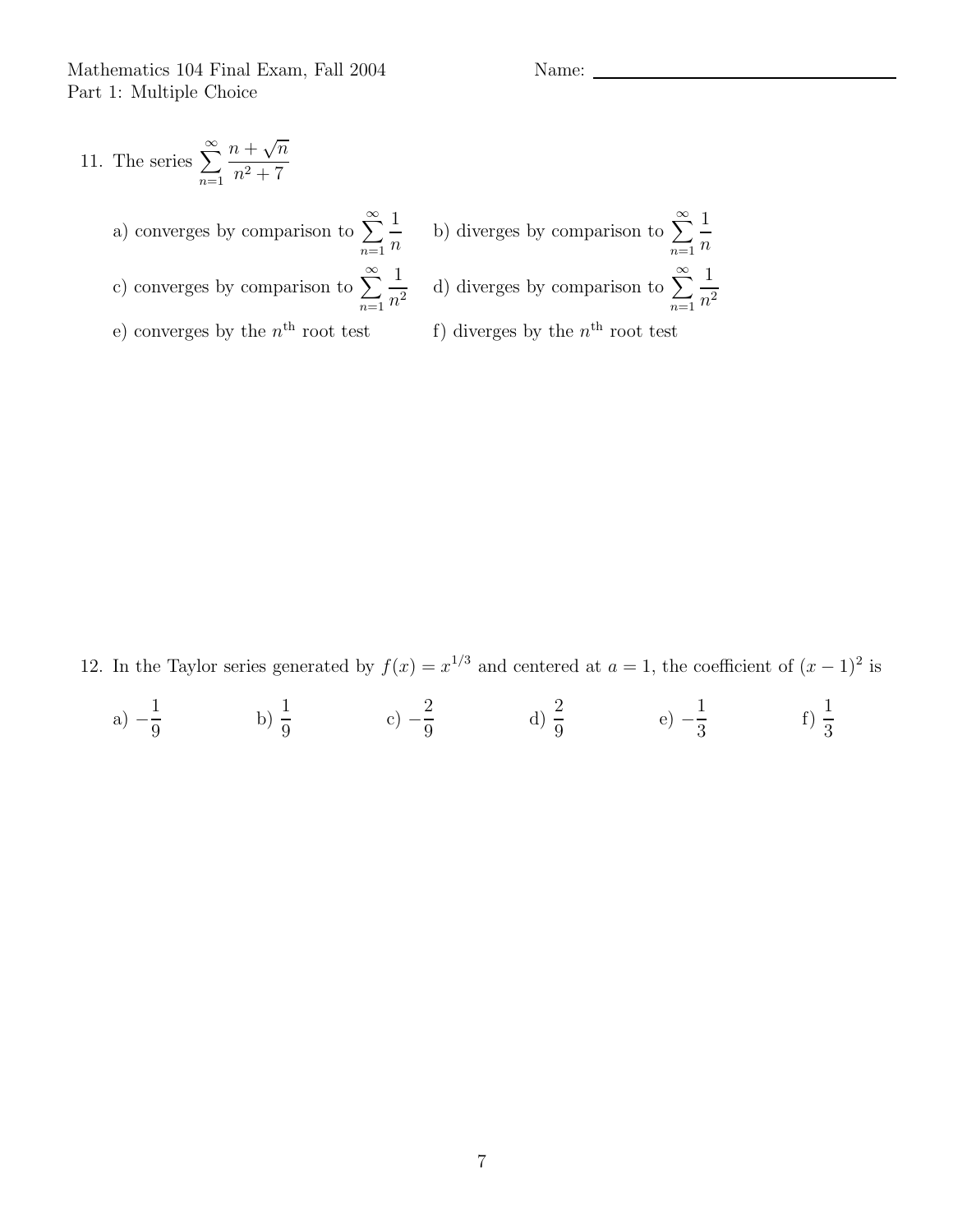13. In the Maclaurin series of  $\int \frac{e^{x^2} - 1}{\sqrt{x}}$  $\boldsymbol{x}$ dx, the coefficient of  $x^6$  is

a) 
$$
\frac{1}{4}
$$
 b)  $\frac{1}{6}$  c)  $\frac{1}{8}$  d)  $\frac{1}{18}$  e)  $\frac{1}{36}$  f)  $\frac{1}{48}$ 

14. Let  $f(x) = x^2 \ln(1+x)$ . To the nearest 0.00001, the value of  $f(0.1)$  is

|  | a) $0.00090$ | b) 0.00092 | c) 0.00094 | $d)$ 0.00095 | e) $0.00098$ | f( )0.00100 |
|--|--------------|------------|------------|--------------|--------------|-------------|
|--|--------------|------------|------------|--------------|--------------|-------------|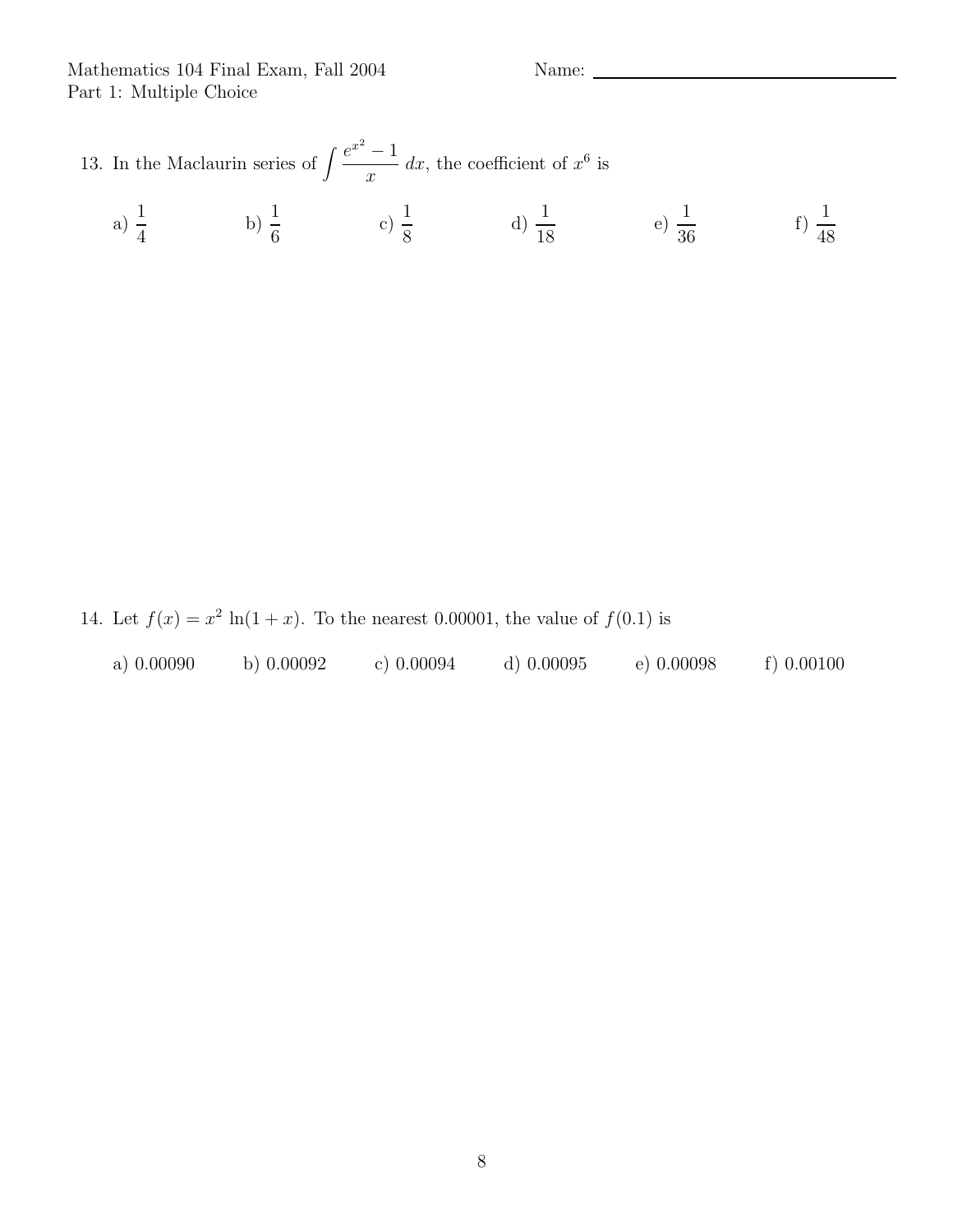- 15. Determine which of the following series converge and which diverge:
	- $(I)$  (3 points)  $n=1$  $(2n)!$  $(n+1)! n! 2^n$ a) convergent b) divergent

(II) (4 points) 
$$
\sum_{n=1}^{\infty} ne^{-n^2}
$$
  
a) convergent b) divergent

(III) (3 points) 
$$
\sum_{n=2}^{\infty} \frac{\ln(n)}{\ln(n^2)}
$$

a) convergent b) divergent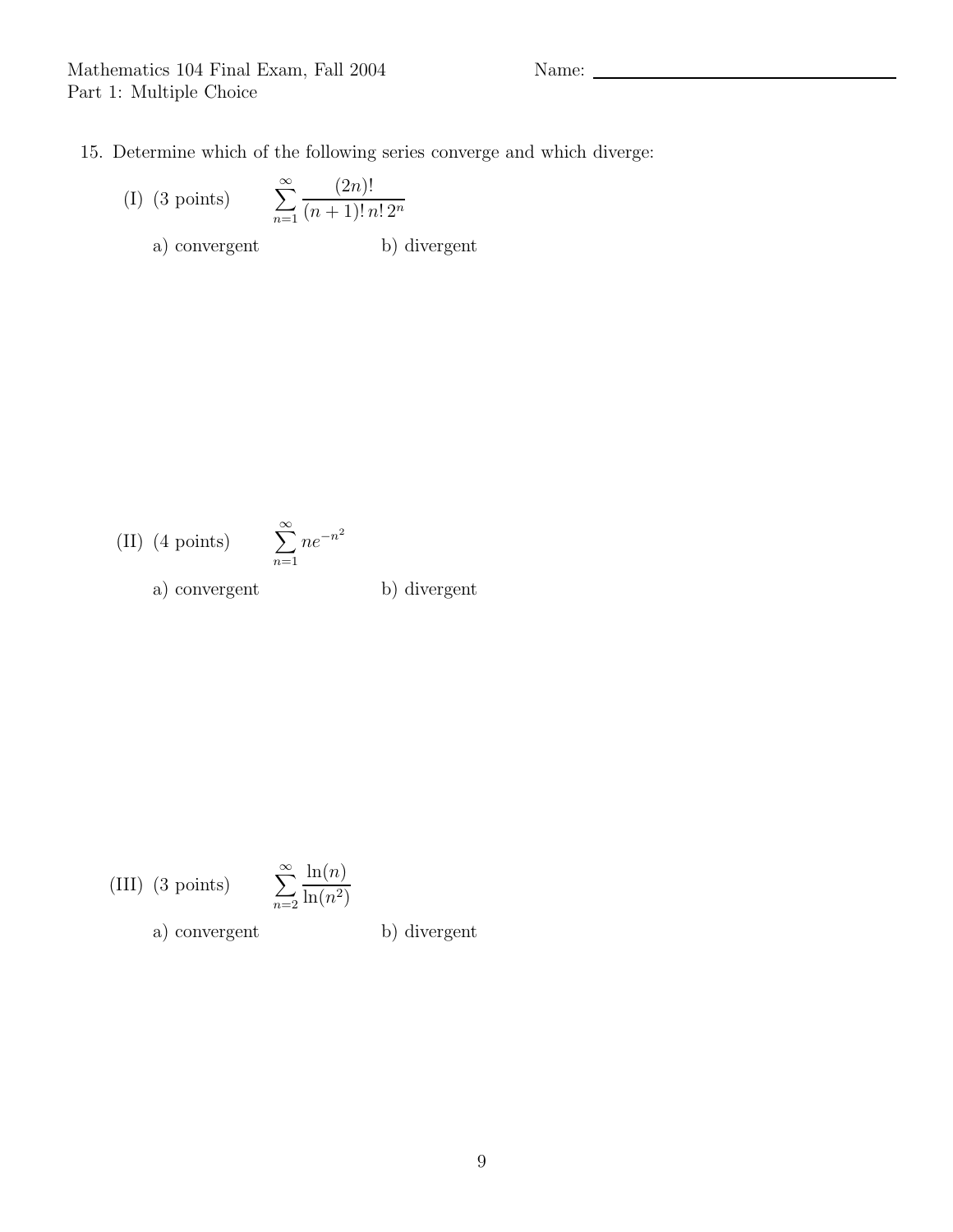#### Part 2: Free Response

NOTE: If an answer involves quantities such as  $\ln 4$  or  $e^{-3}$ , leave your results in that form and do not attempt to evaluate your answer as a decimal number.

1. Consider the initial value problem

$$
x^4 \frac{dy}{dx} + 3x^3 y = x e^x, \qquad x > 0, \qquad y(1) = -1.
$$

- (a) (2 points) Write the equation in standard form.
- (b) (3 points) Compute the integrating factor for the standard form.

(c) (5 points) Solve the equation subject to the initial condition.